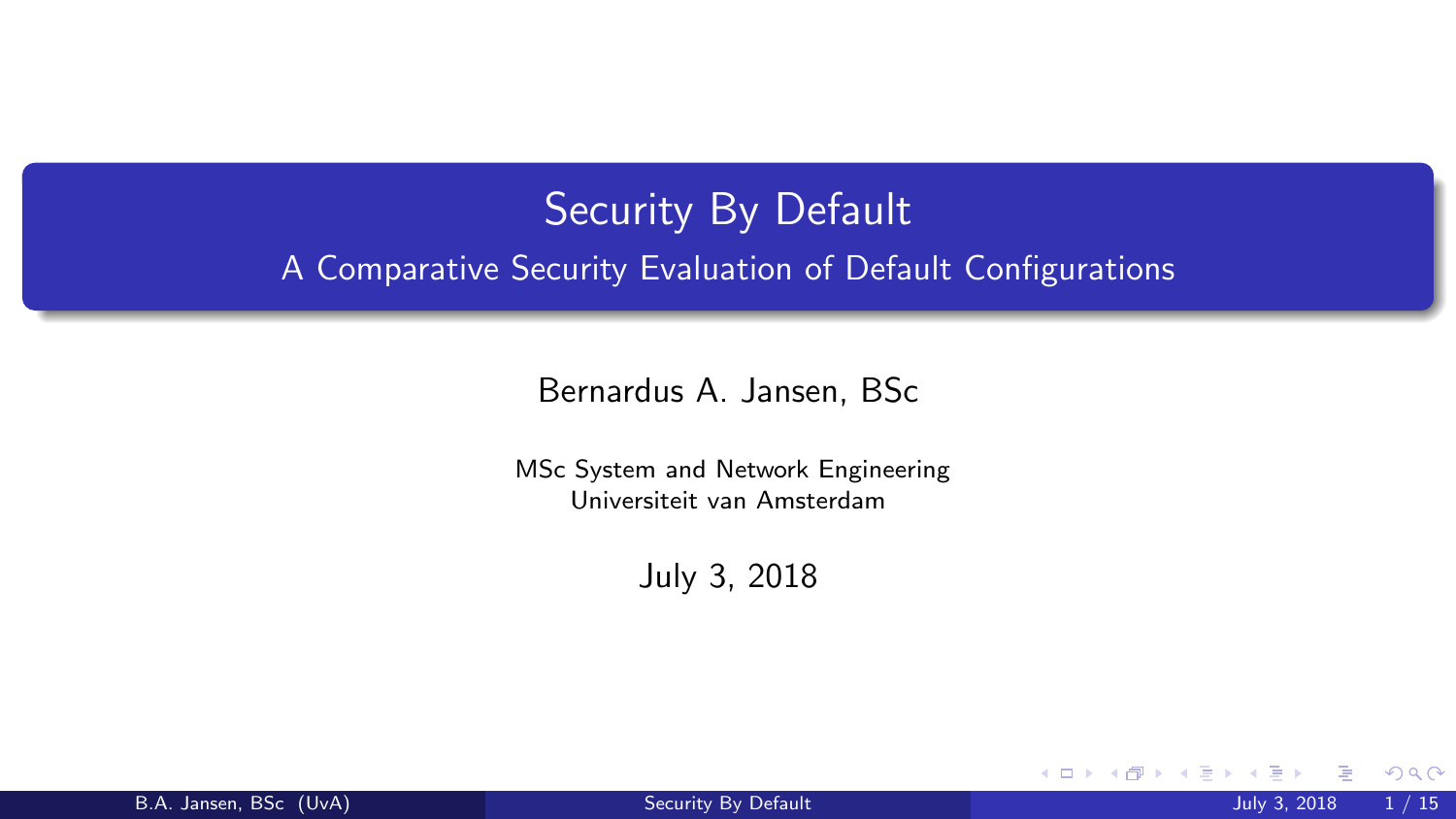- Installing software from repositories is easy and accessible
- Software typically requires configuration in order to run

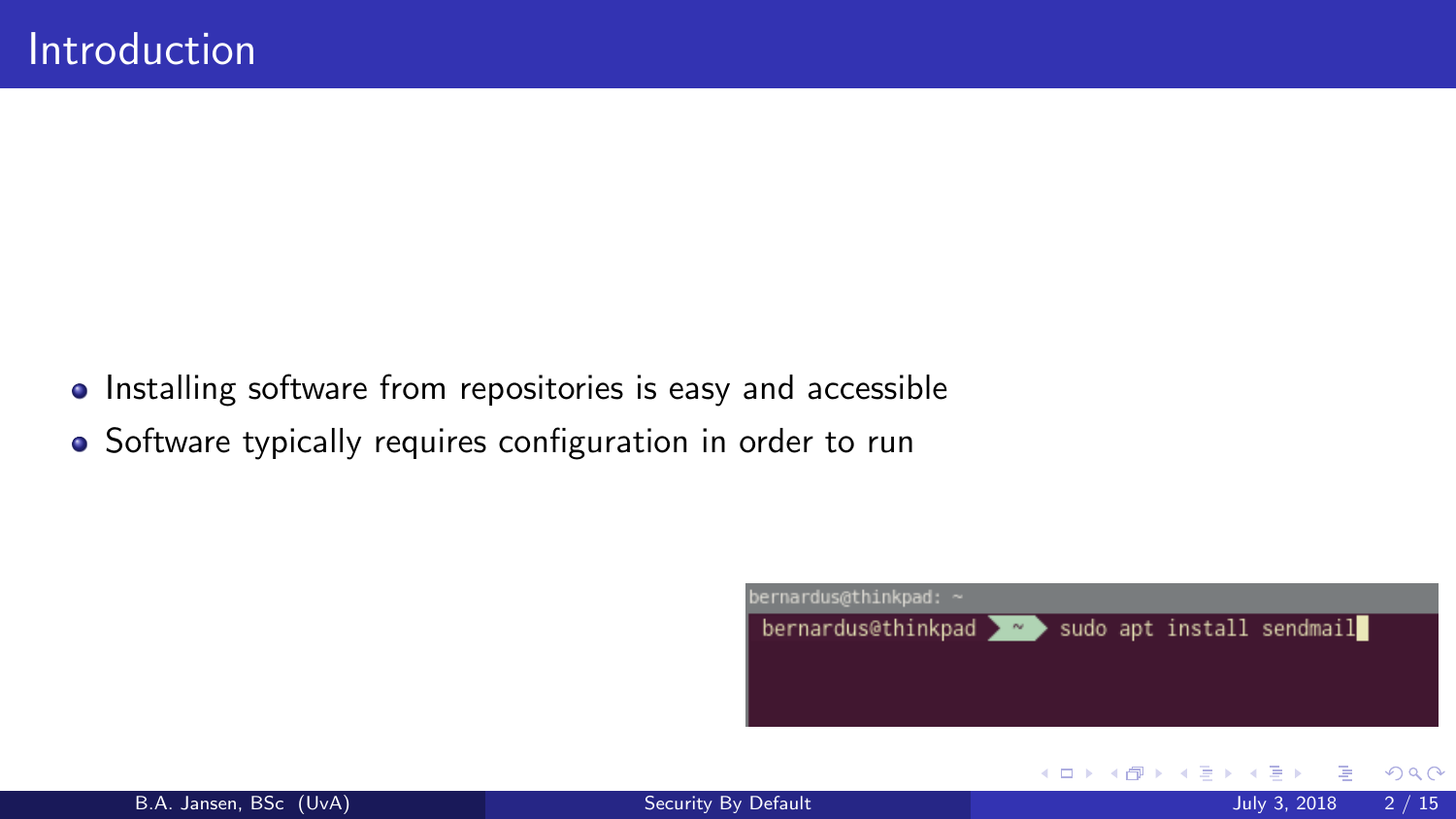- Software often ships with defaults to get up and running quickly
- Not always with security in mind

Allow server to accept connections on all interfaces.  $bind$ -address=0.0.0.0

4 D F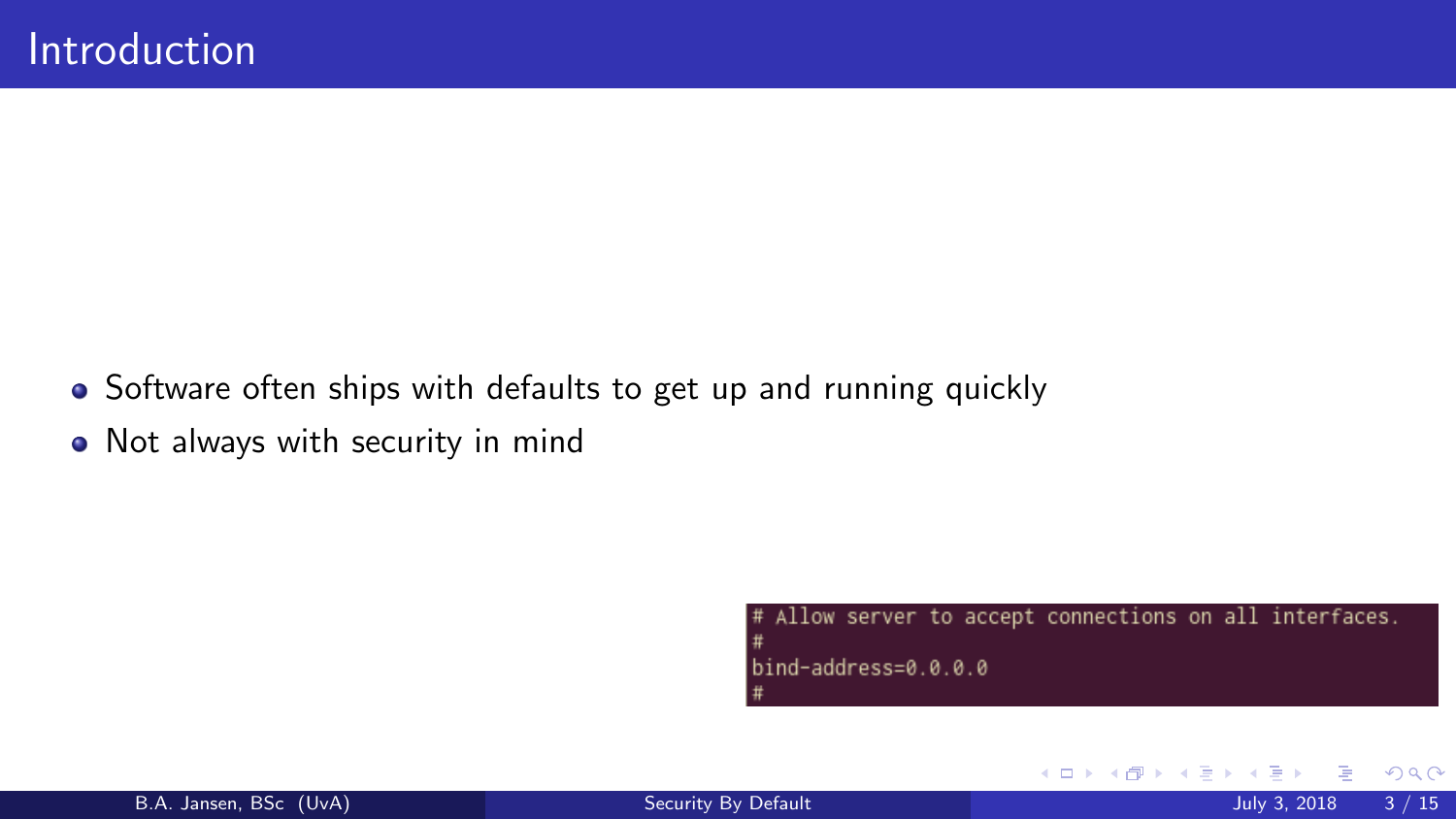### Research Questions

- What role do distributors play in the quality of default configurations for Internet services?
- What is a suitable metric to describe the security posture of default configurations for Internet services?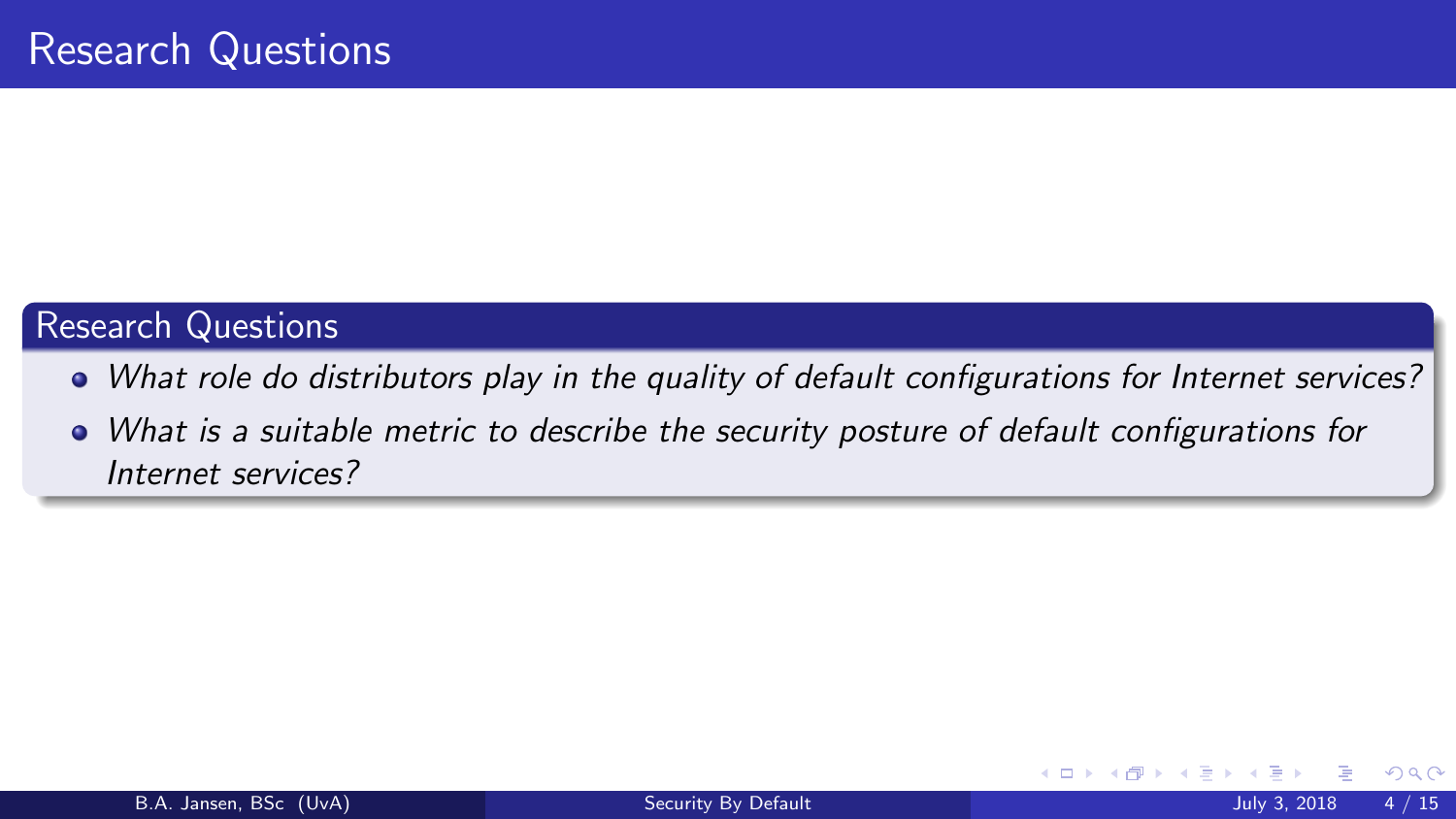**Repositories** 



### Repository

B.A. Jansen, BSc (UvA) [Security By Default](#page-0-0) July 3, 2018 5 / 15

造

**D** 

 $299$ 

メロトメ 御 トメ 君 トメ 君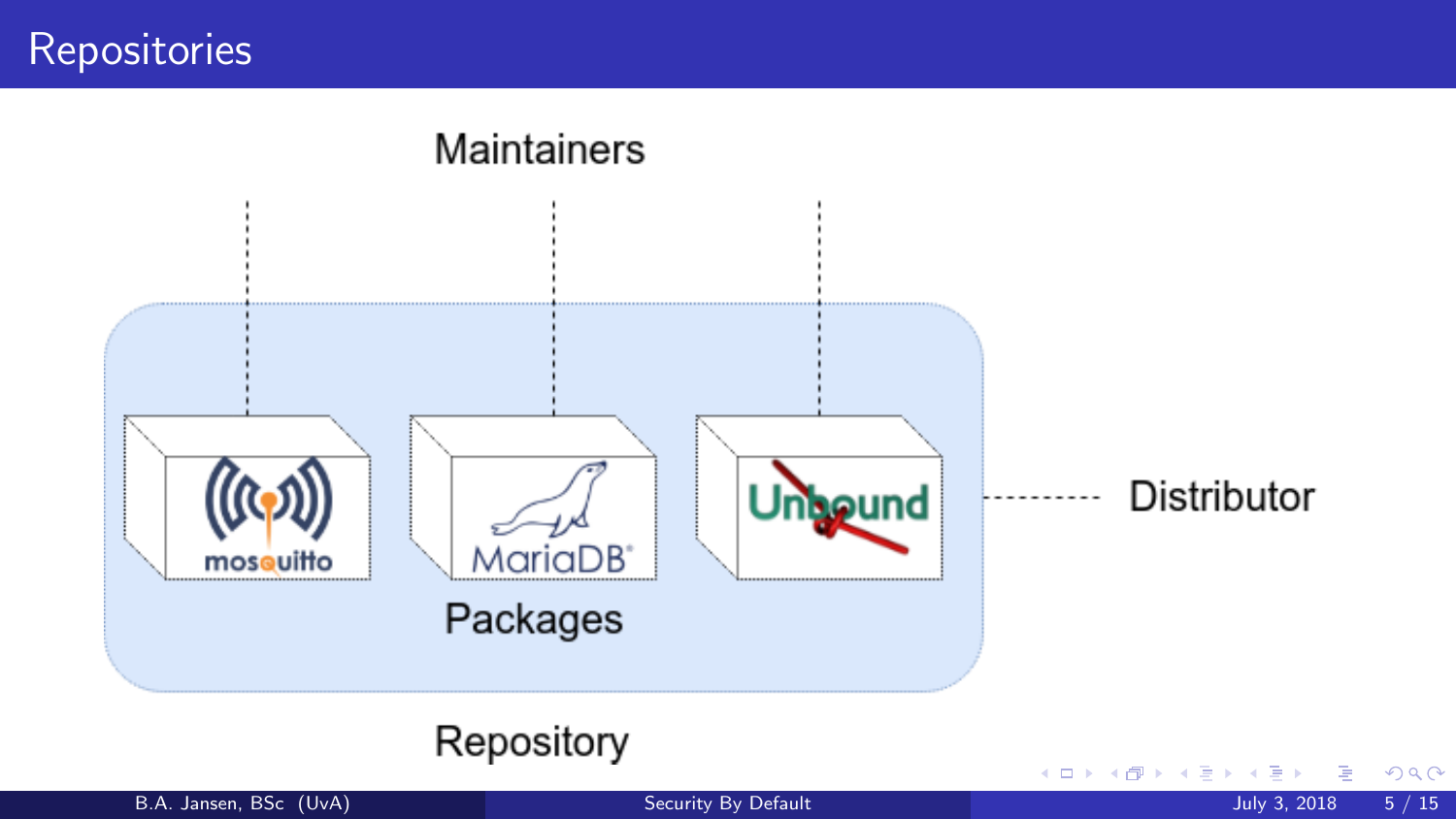- Install software from repositories on a range of platforms
- Attempt to interact with the services from a remote test host
- Vagrant and Ansible for automated deployment of virtual machines and software
- Shell scripts to conduct tests

 $\Omega$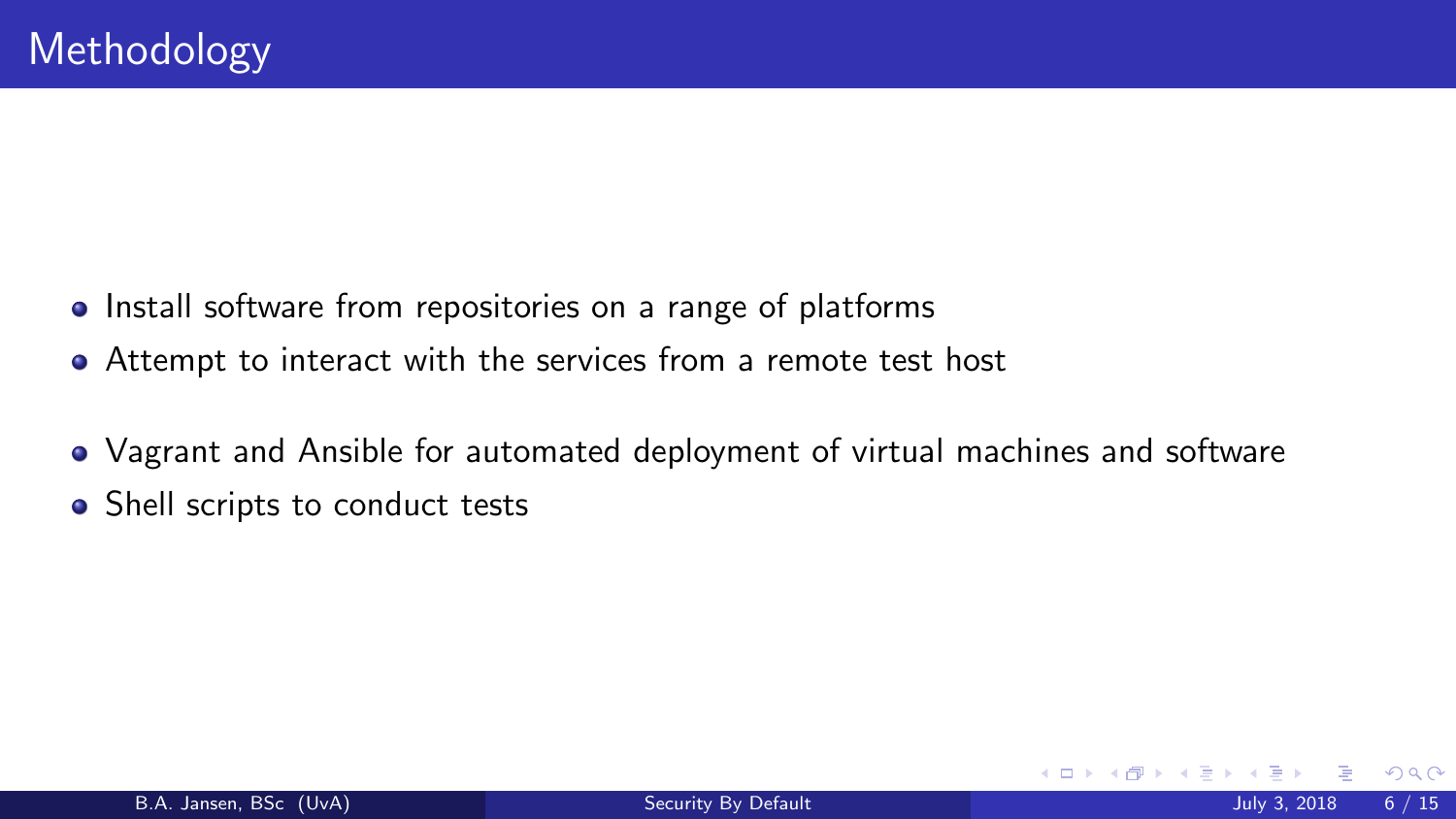| Platform | Version | MySQL     | Unbound | <b>Bind</b> | <b>NTP</b> | <b>MQTT</b>  | Postfix | Sendmail      |
|----------|---------|-----------|---------|-------------|------------|--------------|---------|---------------|
| Ubuntu   | 18.04   | 10.1.29-6 | 1.6.7   | 9.11.3      | 4.2.8p10   | $1.4.15 - 2$ | 3.3.0   | $8.15.2 - 10$ |
|          | 16.04   | 10.0.34   | 1.5.8   | 9.10.3      | 4.2.8p4    | 1.4.8        | 3.1.0   | $8.15.2 - 3$  |
|          | 14.04   | 5.5.59    | 1.4.22  | 9.9.5       | 4.2.6p5    | 0.15         | 2.11.0  | $8.14.4 - 4$  |
| Debian   | Stretch | 10.1.26   | 1.6.0   | 9.10.3      | 4.2.8p10   | $1.4.10 - 3$ | 3.1.8   | $8.15.2 - 8$  |
|          | Jessie  | 10.0.35   | 1.4.22  | 9.9.5       | 4.2.6p5    | $1.3.4 - 2$  | 2.11.3  | 8.14.4-8      |
| CentOS   | 7       | 5.5.56    | 1.6.6   | 9.9.4       | 4.2.6p5    | 1.4.15       | 2.10.1  | 8.14.7        |
|          | 6       | 5.1.73    | 1.4.20  | 9.8.2       | 4.2.6p5    | N/A          | 2.6.6   | 8.14.4        |
| Fedora   | 28      | 10.2.15   | 1.7.2   | 9.11.3      | 4.2.8p11   | 1.5          | 3.2.5   | 8.15.2        |
|          | 27      | 10.2.15   | 1.7.2   | 9.11.3      | 4.2.8p11   | 1.5          | 3.2.5   | 8.15.2        |
| FreeBSD  | 11.1    | 5.5.60    | 1.7.3   | 9.12.1      | 4.2.8p11   | $1.4.14 - 2$ | 3.3.1,1 | 8.15.2        |
|          | 10.4    | 5.5.60    | 1.7.3   | 9.12.1      | 4.2.8p11   | 1.4.14.2     | 3.3.1.1 | 8.15.2        |

**D** 

メロトメ 御 トメ 君 トメ 君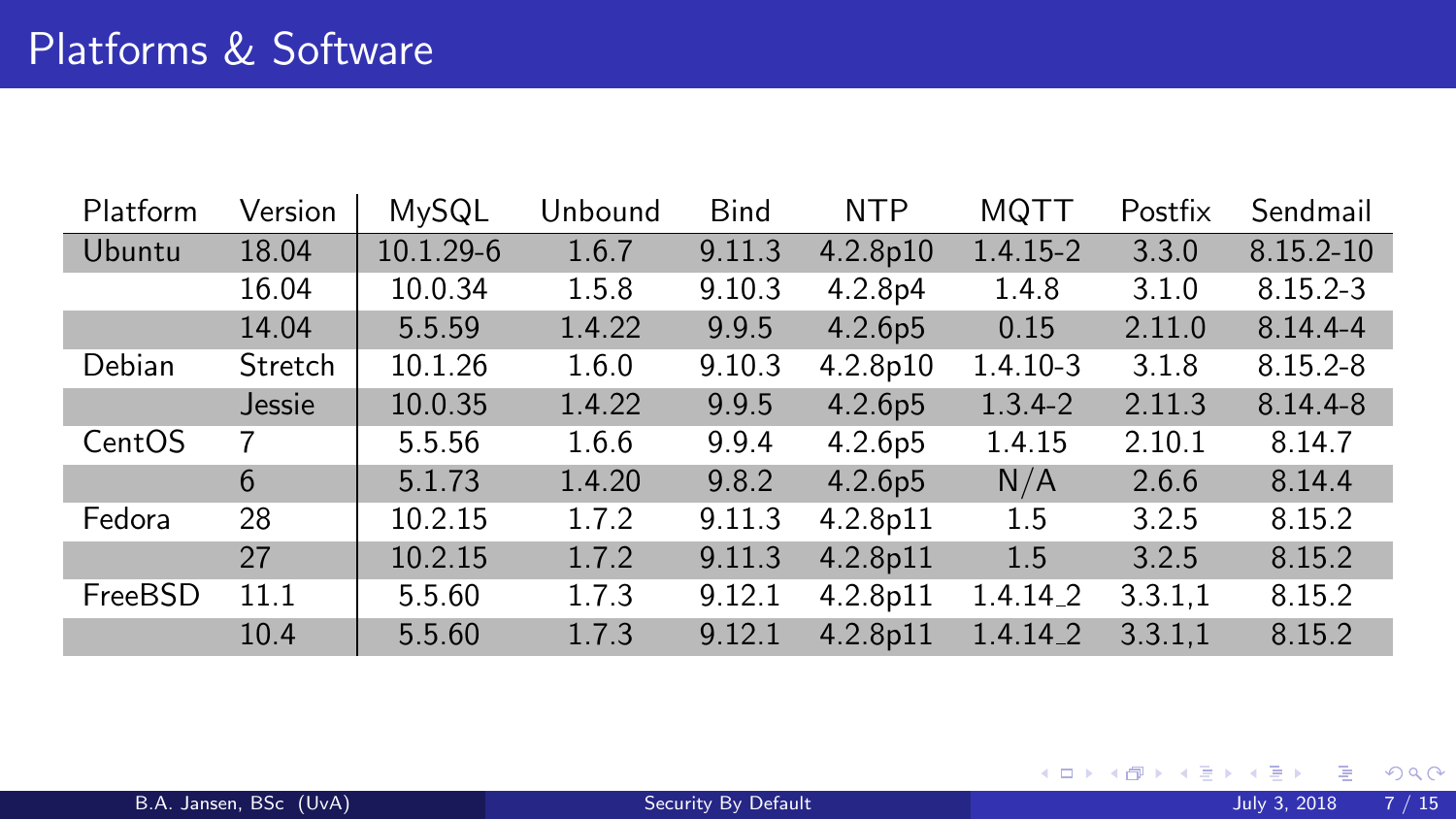# Methodology



B.A. Jansen, BSc (UvA) [Security By Default](#page-0-0) Security By Default July 3, 2018 8 / 15

э

 $299$ 

B

 $\prec$ **D**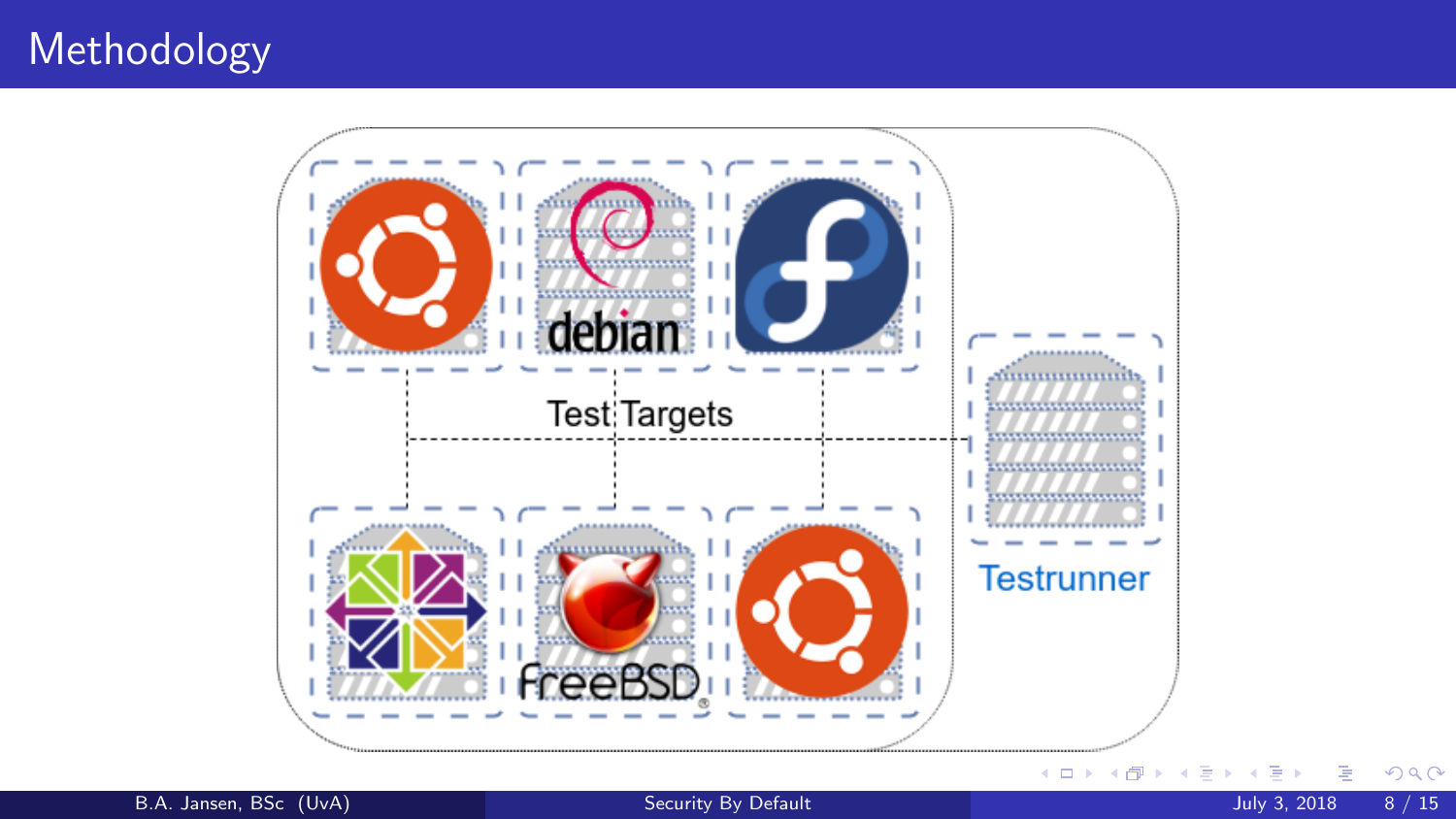### **Results**

| Platform       | MySQL              | DNS: Bind          | DNS: Unbound       | <b>NTP</b>      |
|----------------|--------------------|--------------------|--------------------|-----------------|
| Ubuntu 18.04   | Bound to localhost | Open resolver      | Bound to localhost | Queries blocked |
| Ubuntu 16.04   | Bound to localhost | Open resolver      | Bound to localhost | Queries blocked |
| Ubuntu 14.04   | Bound to localhost | Open resolver      | Bound to localhost | Queries blocked |
| Debian Stretch | Bound to localhost | Open resolver      | Bound to localhost | Queries blocked |
| Debian Jessie  | Bound to localhost | Open resolver      | Bound to localhost | Queries blocked |
| CentOS 7       | User ACL           | Bound to localhost | Bound to localhost | Queries blocked |
| CentOS 6       | User ACL           | Bound to localhost | Bound to localhost | Queries blocked |
| Fedora 28      | User ACL           | Bound to localhost | Bound to localhost | Queries blocked |
| Fedora 27      | User ACL           | Bound to localhost | Bound to localhost | Queries blocked |
| FreeBSD 11.1   | User ACL           | Bound to localhost | Bound to localhost | Queries blocked |
| FreeBSD 10.4   | User ACL           | Bound to localhost | Bound to localhost | Queries blocked |

Table: Overview of test results, green for secure defaults, yellow for problematic choices, red for dangerous defaults

 $299$ 

**K ロ ▶ K 御 ▶ K 舌**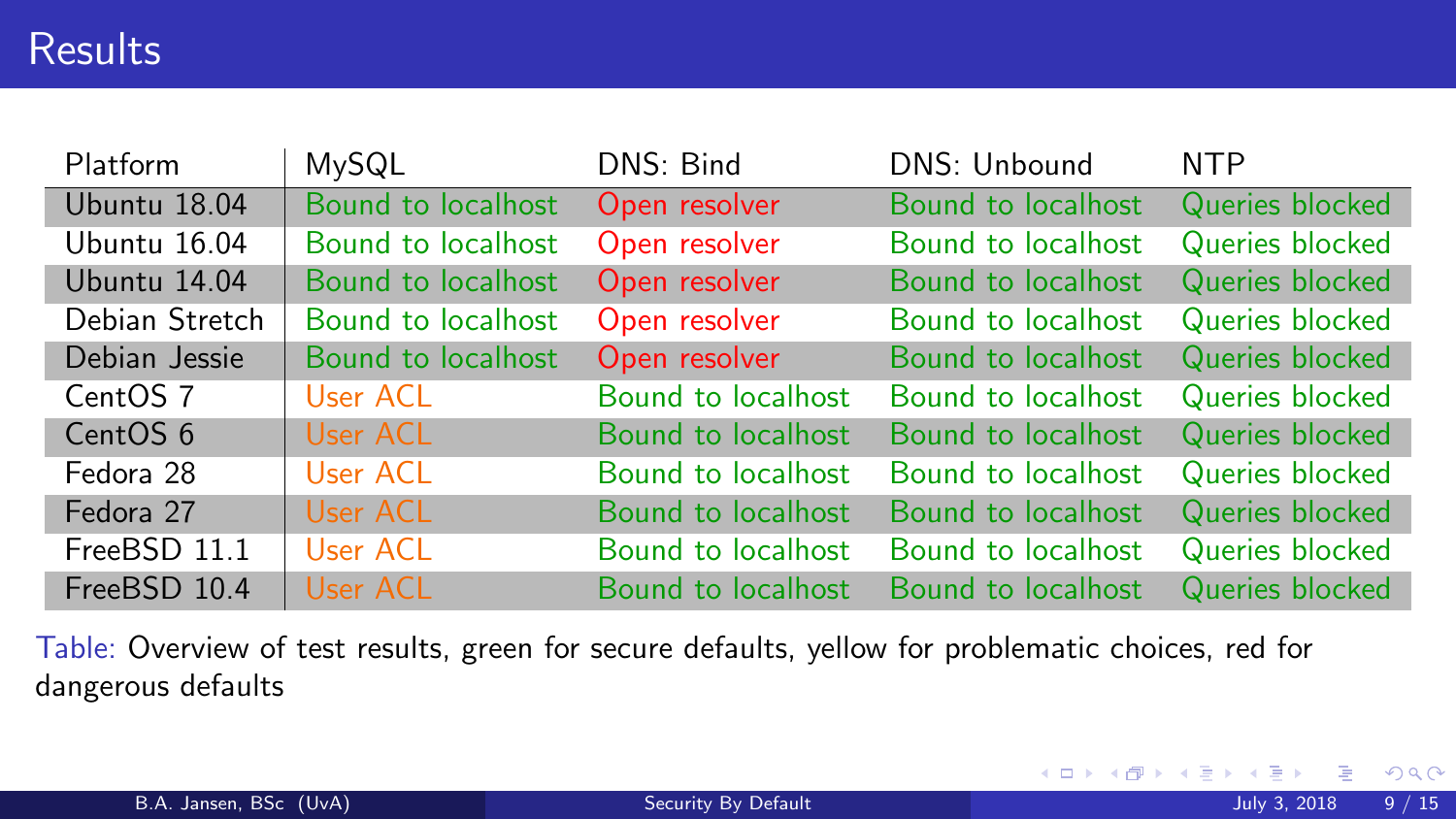| Platform            | MQTT                  | Postfix             | Sendmail            |
|---------------------|-----------------------|---------------------|---------------------|
| Ubuntu 18.04        | Public read and write | Relay access denied | Bound to localhost  |
| Ubuntu 16.04        | Public read and write | Relay access denied | Bound to localhost  |
| Ubuntu 14.04        | Public read and write | Relay access denied | Bound to localhost  |
| Debian Stretch      | Public read and write | Relay access denied | Bound to localhost  |
| Debian Jessie       | Public read and write | Relay access denied | Bound to localhost  |
| CentOS 7            | Public read and write | Bound to localhost  | Bound to localhost  |
| CentOS <sub>6</sub> | N/A                   | Bound to localhost  | Bound to localhost  |
| Fedora 28           | Public read and write | Bound to localhost  | Bound to localhost  |
| Fedora 27           | Public read and write | Bound to localhost  | Bound to localhost  |
| FreeBSD 11.1        | Public read and write | Relay access denied | Relay access denied |
| FreeBSD 10.4        | Public read and write | Relay access denied | Relay access denied |

Table: Overview of test results, (dark)green for secure defaults, yellow for problematic choices, red for dangerous defaults

∍

 $2990$ 

**K ロ ▶ K 御 ▶ K 君**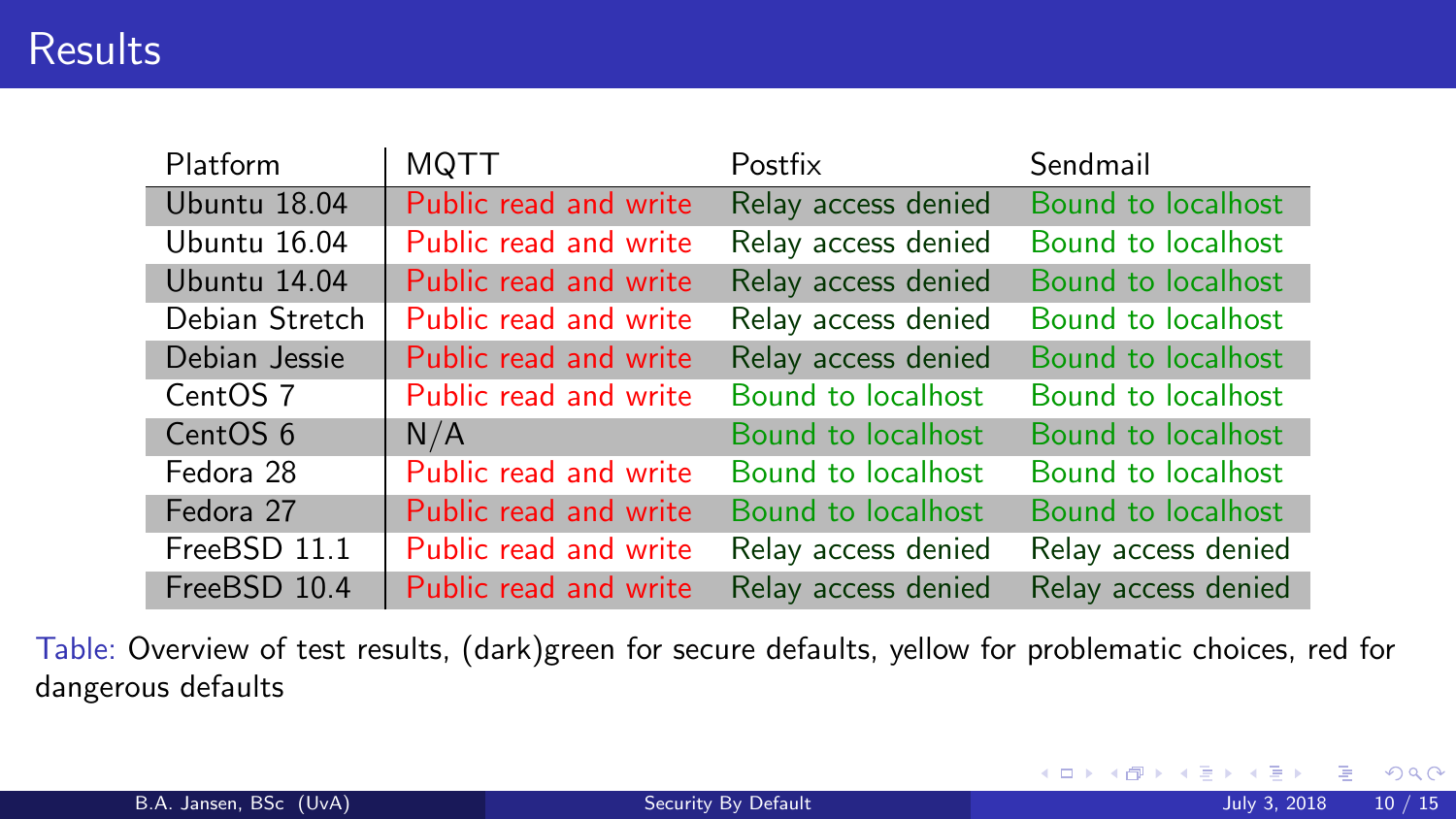- Notable differences between platforms: FreeBSD/CentOS/Fedora Debian/Ubuntu
	- Different security policies
- NTP secure by default nowadays
- Upstream default configuration may be ignored entirely

4 D F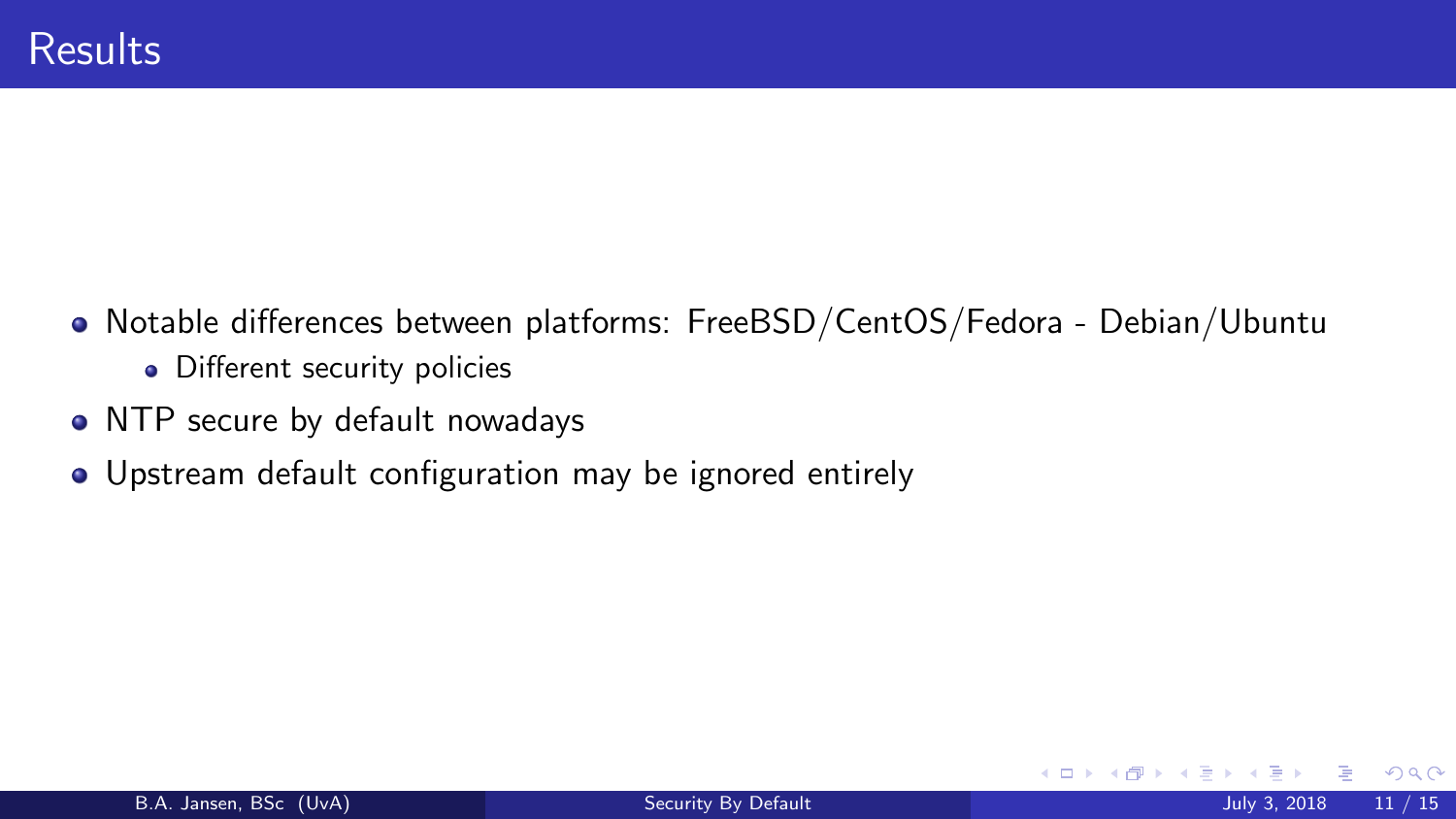### Research Question

- What is a suitable metric to describe the security posture of default configurations for Internet services?
- Security posture can be expressed in the number of defence layers
	- On-host tests or configuration required to determine number of layers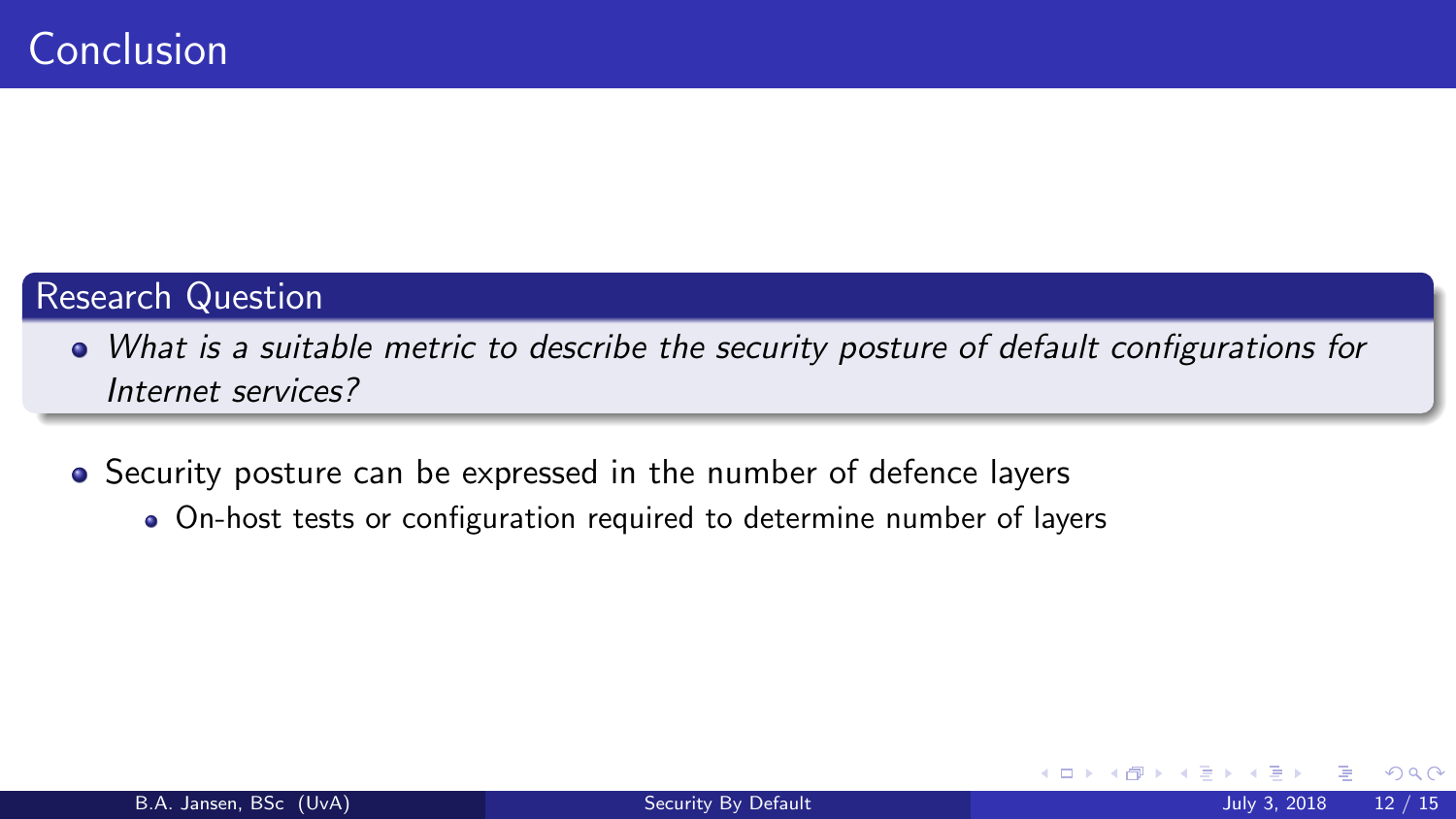#### Research Question

- What role do distributors play in the quality of default configurations for Internet services?
- Distributors have security policies
	- Enforcing different levels of security
	- Default security is influenced by no-setting defaults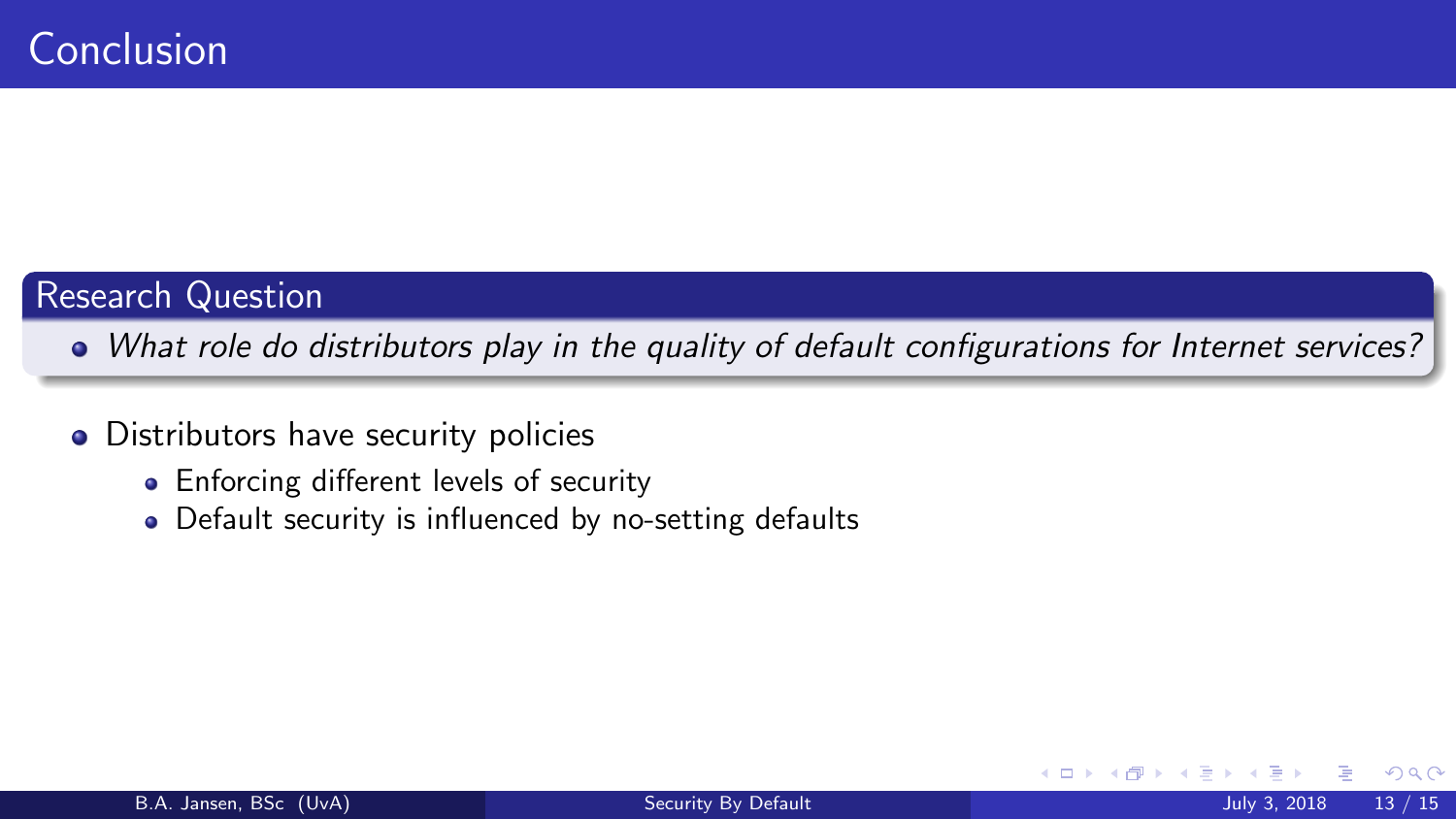- Test more platforms and software
- **•** Embedded devices
- Tutorial configurations
- **o** Test Docker images
- Old installations
	- Old defaults may persist in current installations

4 D F